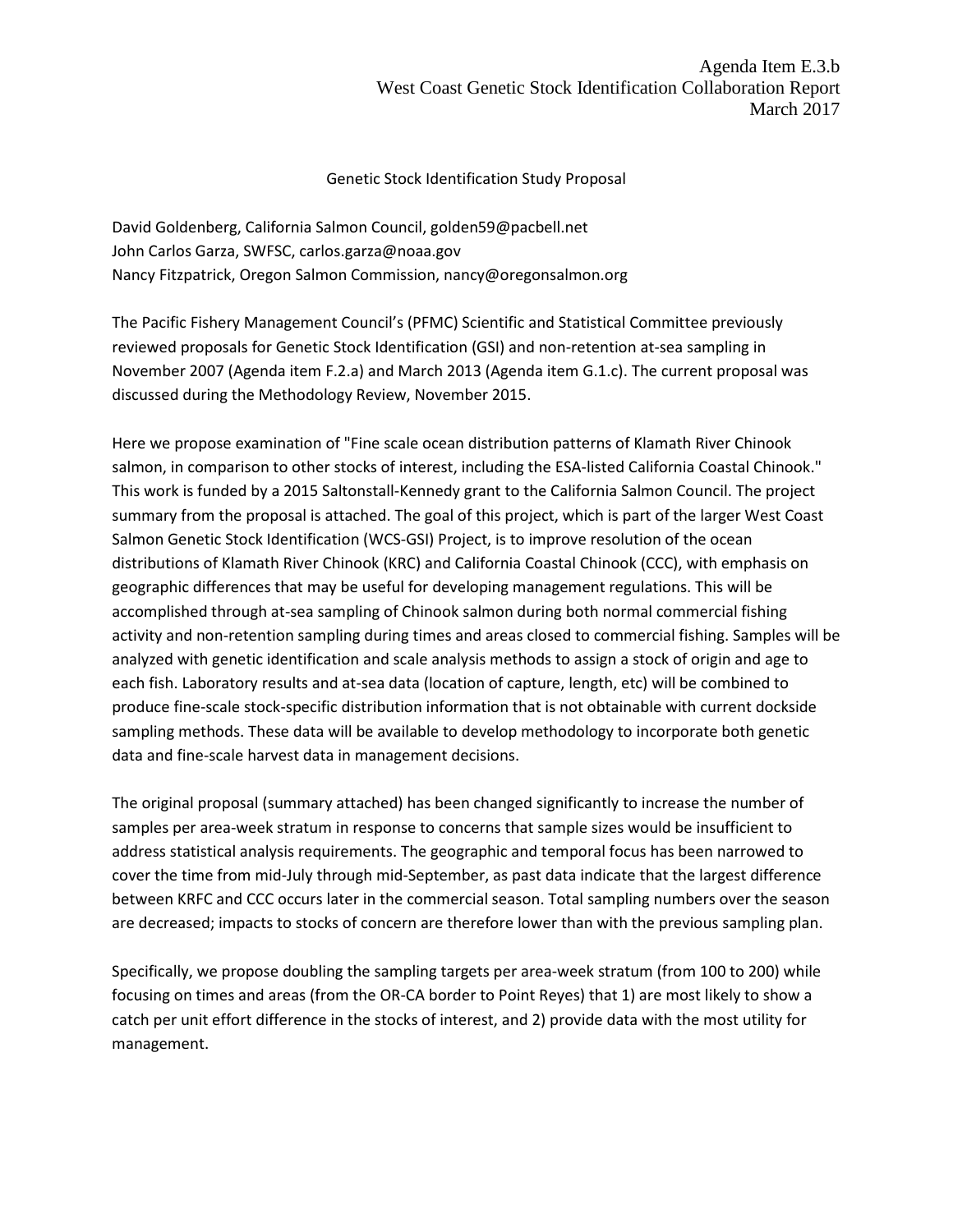The proposed project continues work from previous years (2010-2016), where data suggest a lateseason difference in stock distributions between the ESA-listed California Coastal stock and the Klamath River hatchery fish that are used as their management proxy. Depending on the final season structure adopted by the PFMC, the WCS-GSI Project proposes targeting collection of approximately 4800 samples, including 1200 non-retention samples in closed times and areas. The exact location of nonretention sampling will be determined by 2017 season structure, management and scientific priorities, and availability of sampling vessels. Table 1 describes the proposed sampling plan, formulated with the understanding that the final sampling plan may be altered to accommodate the final, approved PFMC commercial season.

The fraction of Central Valley fall Chinook encounters varies considerably by area-week and by year. We have observed stock fractions in the focal areas of between 43-73%, with an annual average of 54%. Fractions of CCC vary from 2-10%, with an annual average of 5%; fractions of KRC vary from 4-11%, with an annual average of 7%. At these rates we expect to observe at least a few individuals of each stock of interest in samples of 200 fish per area-week stratum.

|                        |                      | $1 - 15$ | 16-31 | $1 - 15$      | $16-29$ | $1 - 8$    | $9 - 27$ |
|------------------------|----------------------|----------|-------|---------------|---------|------------|----------|
|                        |                      | July     |       | <b>August</b> |         | September  |          |
| <b>Management zone</b> | <b>Port</b>          |          |       |               |         |            |          |
| OR-KMZ                 | <b>Brookings</b>     |          |       |               |         |            |          |
| <b>KMZ</b>             | <b>Crescent City</b> |          | 200   | 200           | 200     | 200        |          |
|                        | Eureka               |          | 200   | 200           | 200     | <b>200</b> |          |
| Fort Bragg             | Fort Bragg           |          | 400   | 400           | 400     | 400        |          |
| San Francisco-N        | Bodega Bay           |          | 400   | 400           | 400     | 400        |          |
| San Francisco-S        | San Francisco        |          |       |               |         |            |          |
|                        | Half Moon Bay        |          |       |               |         |            |          |

Table 1. Proposed sample targets, 2017. Previously observed stock concentrations indicate sample targets of 200 fish per area-week stratum. Red cells are times and areas anticipated to be closed to commercial fishing. Green cells are anticipated to be open.

*Estimated Impacts*. It is proposed to collect 1200 non-retention samples. Mortality during catch-andrelease sampling is estimated at 31%, resulting in 372 mortalities. Actual mortality estimates for all stocks, including SRFC, will be provided by the STT during the PFMC 2017 salmon preseason management process.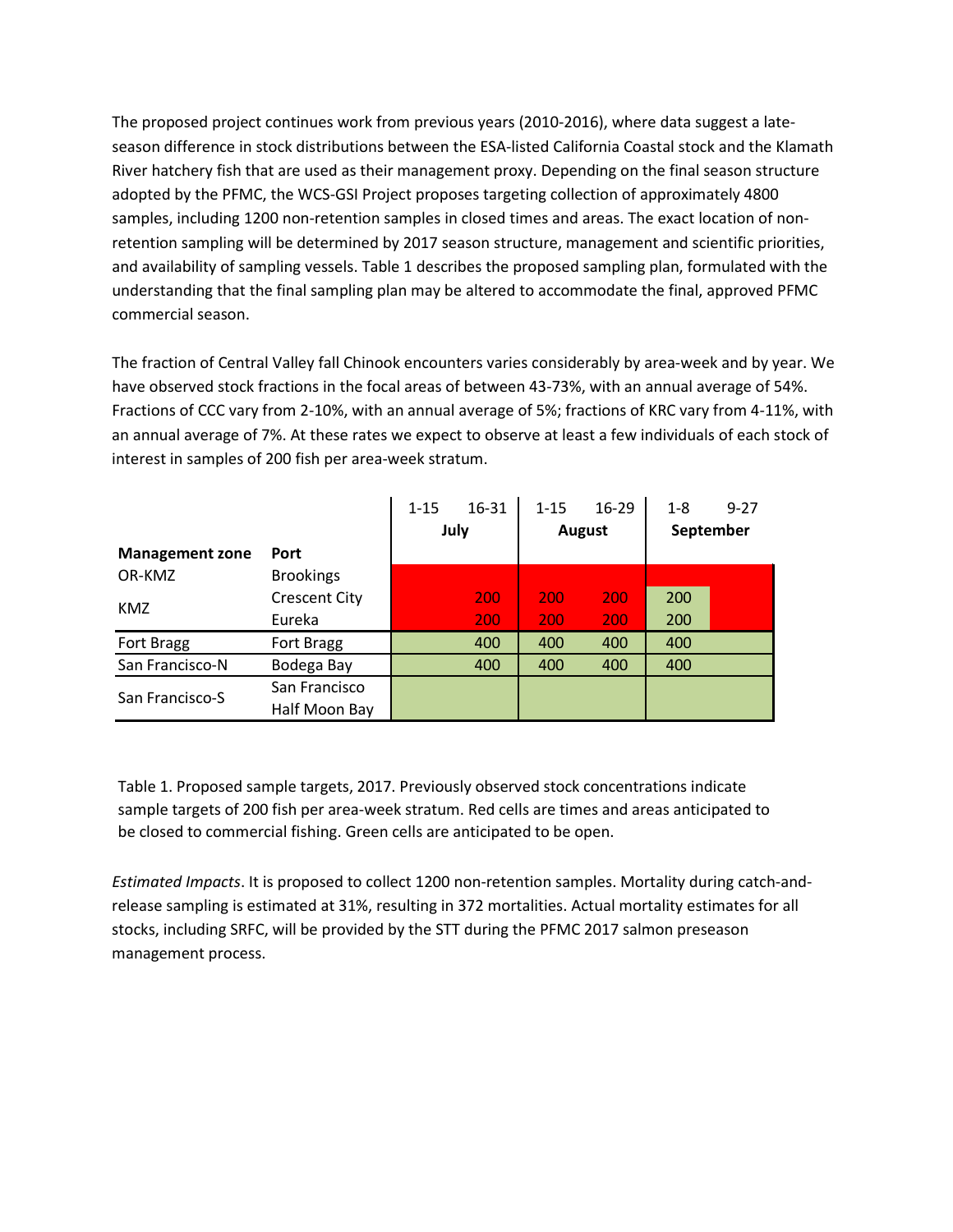**Project Summary** 2014/2015 Saltonstall Kennedy (2014/15 S-K)

**Application Organization:** California Salmon Council

**Title:** Fine scale ocean distribution patterns of Klamath River Chinook salmon, in comparison to other stocks of interest, including the ESA-listed California Coastal Chinook

**S-K Priorities:** Theme #2.A: improve the cost effectiveness, accuracy, timeliness, and methods for the collection, reporting, and dissemination of fishery-dependent data; provide advanced sampling techniques to improve data collection in otherwise inaccessible habitats, and improve current stock assessments by refining estimates of population dynamics; and improve current sampling methods for fisheries not included in existing surveys.

Theme #3.B: improve stock assessments, as high uncertainty in fisheries stock assessments leads to lower allowable catches; and improve stock definitions and understanding of stock boundaries.

**Project location:** Folsom CA

**Award dates:** January 1, 2016 –April 30, 2017

**Funding requested:** \$398,374

**Principal investigator:** David J. Goldenberg, CEO, California Salmon Council

## **Collaborating partners:**

Nancy Fitzpatrick, Executive Director, Oregon Salmon Commission

Gil Sylvia, Chairman, Fish Trax Systems, Inc. and Director, Coastal Oregon Marine Experiment Station

Peter Lawson, Fisheries Biologist, NMFS Northwest Fisheries Science Center

John Carlos Garza, Supervisory Research Geneticist, NMFS Southwest Fisheries Science Center, and Adjunct Professor of Ocean Sciences, UCSC

Michael O' Farrell, Research Fishery Biologist, NMFS Southwest Fisheries Science Center Will Satterthwaite, Research Ecologist, NMFS Southwest Fisheries Science Center

Jeff Feldner, PFMC Board member

Sarah Bates, Fleet Manager, California Salmon Council

**Species addressed:** Chinook salmon (*Oncorhynchus tshawytscha)*

**Resources addressed:** California and Oregon ocean troll fisheries

## **Proposed activities:**

The west coast commercial Chinook salmon (*Oncorhynchus tshawytscha*) fishery is managed on a stock-specific basis. Access to the fishery has been severely constrained in the past decades due to concerns about harvest of fish from stocks considered weak or listed as Threatened under the U.S. Endangered Species Act (ESA). Even in years when other stocks are healthy and abundant, conservation objectives for a single stock may limit harvest in the mixed-stock ocean fishery. Since 2006, fisheries have been limited or closed entirely when conservation objectives were not met for Klamath River fall run Chinook (KRFC), California Coastal Chinook (CCC), or Sacramento River fall run Chinook (SRFC). The constraining stock changes from year to year, but the need to understand stock-specific ocean distribution patterns throughout the historical fishing season (May-September) remains. Current fishery management strategy responds to changes in population numbers on a stock-specific basis by limiting effort in certain times and areas; this strategy inherently requires a stock-specific temporal-spatial understanding of ocean distribution.

Data from previous years (2010-2014) suggest 1) a late-season difference in stock distributions between the ESA-listed California Coastal stocks and the Klamath River hatchery